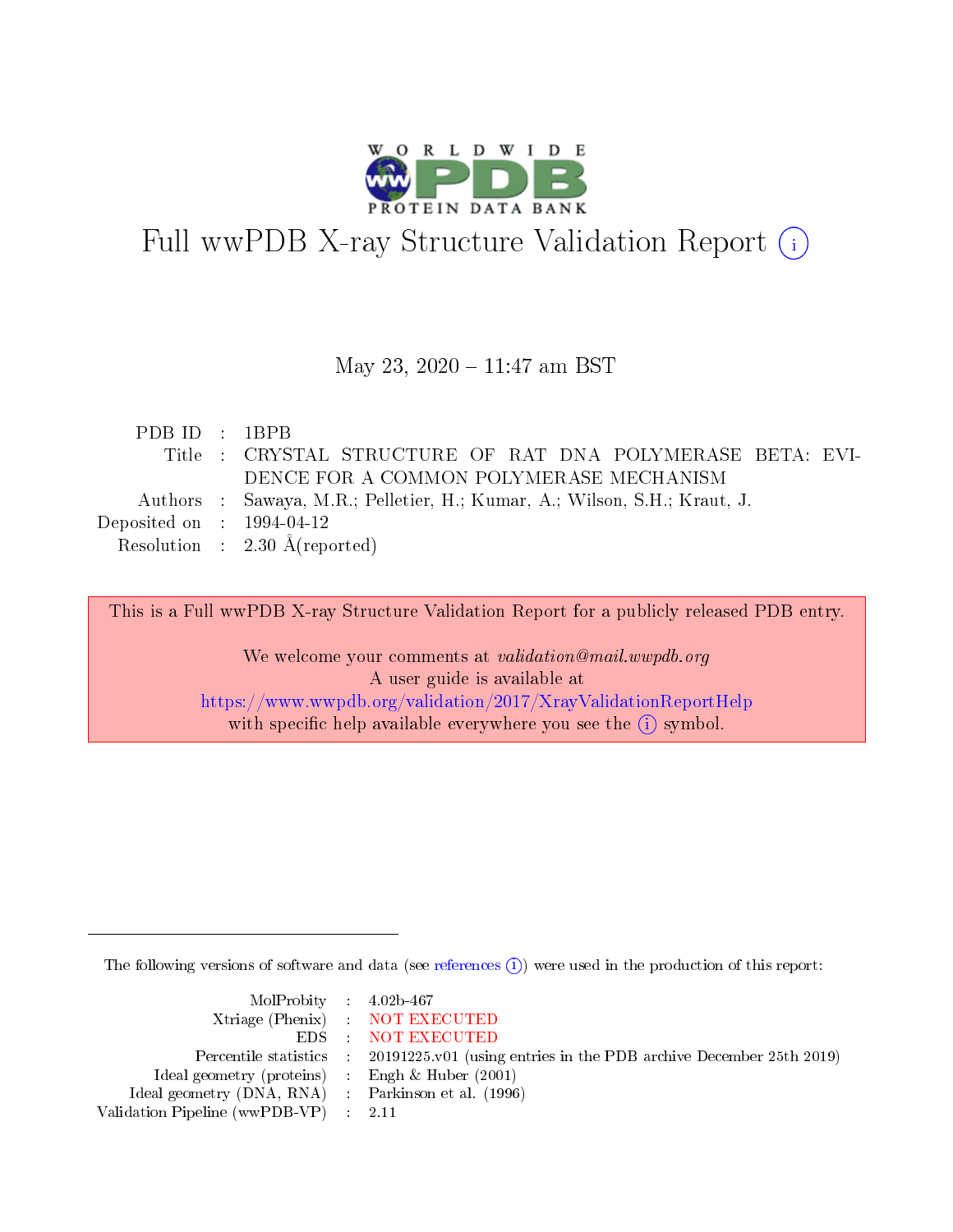## 1 [O](https://www.wwpdb.org/validation/2017/XrayValidationReportHelp#overall_quality)verall quality at a glance  $(i)$

The following experimental techniques were used to determine the structure: X-RAY DIFFRACTION

The reported resolution of this entry is 2.30 Å.

Percentile scores (ranging between 0-100) for global validation metrics of the entry are shown in the following graphic. The table shows the number of entries on which the scores are based.



| Metric                | Whole archive       | Similar resolution                                 |  |  |
|-----------------------|---------------------|----------------------------------------------------|--|--|
|                       | (# $\rm{Entries}$ ) | $(\text{\#Entries, resolution range}(\text{\AA}))$ |  |  |
| Clashscore            | 141614              | $5643 (2.30-2.30)$                                 |  |  |
| Ramachandran outliers | 138981              | $5575(2.30-2.30)$                                  |  |  |
| Sidechain outliers    | 138945              | $5575(2.30-2.30)$                                  |  |  |

The table below summarises the geometric issues observed across the polymeric chains and their fit to the electron density. The red, orange, yellow and green segments on the lower bar indicate the fraction of residues that contain outliers for  $\geq=3$ , 2, 1 and 0 types of geometric quality criteria respectively. A grey segment represents the fraction of residues that are not modelled. The numeric value for each fraction is indicated below the corresponding segment, with a dot representing fractions  $\epsilon = 5\%$ 

Note EDS was not executed.

| <b>NIOI</b> | $\cap$ hain | Length |     | Quality of chain |     |    |
|-------------|-------------|--------|-----|------------------|-----|----|
|             |             | 248    | 36% | 42%              | 13% | 6% |

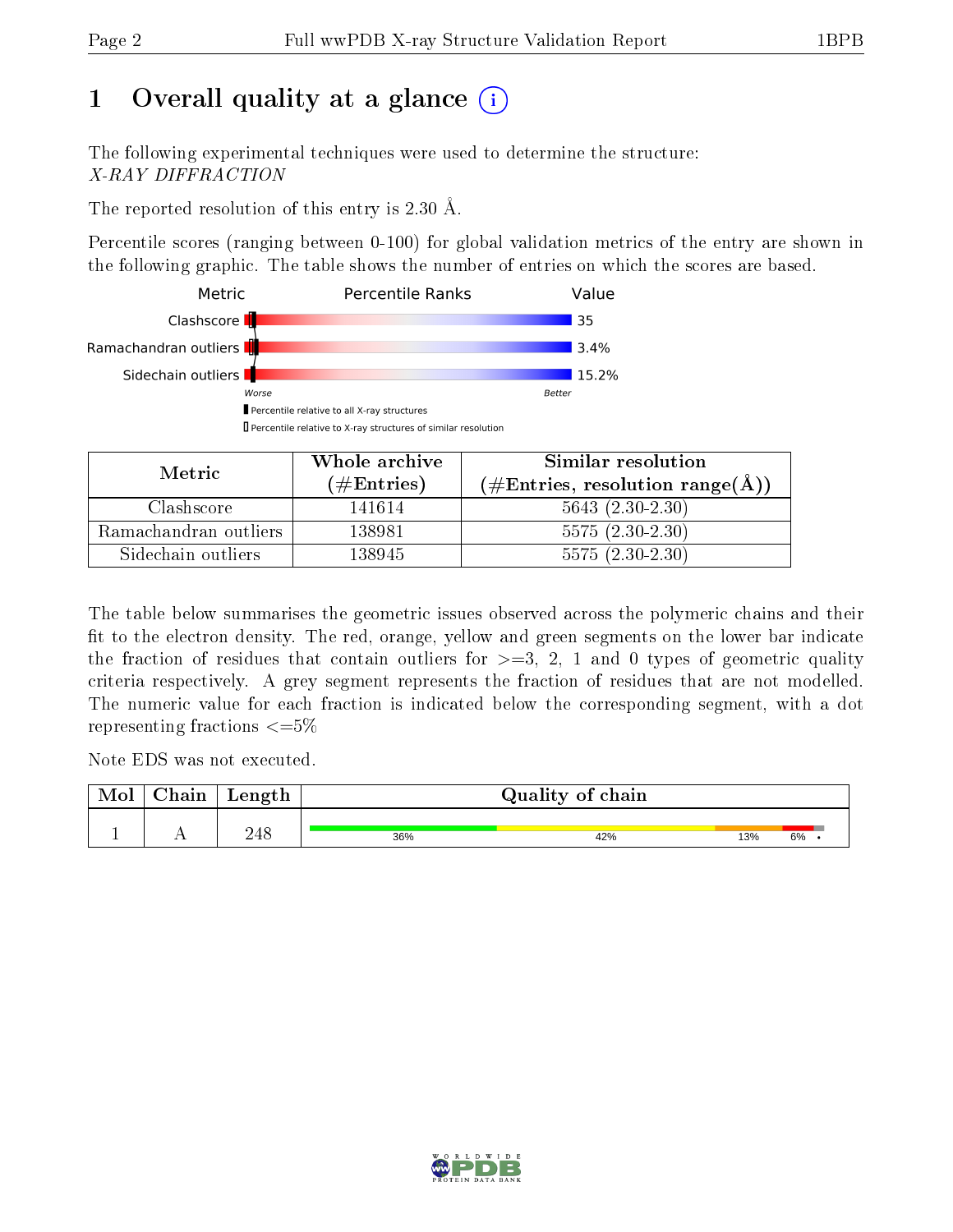# 2 Entry composition (i)

There are 2 unique types of molecules in this entry. The entry contains 2024 atoms, of which 0 are hydrogens and 0 are deuteriums.

In the tables below, the ZeroOcc column contains the number of atoms modelled with zero occupancy, the AltConf column contains the number of residues with at least one atom in alternate conformation and the Trace column contains the number of residues modelled with at most 2 atoms.

Molecule 1 is a protein called DNA POLYMERASE BETA.

| Mol | Chain | $\perp$ Residues | $\bm{\mathrm{Atoms}}$  |       |     |      | $\text{ZeroOcc} \mid \text{AltConf} \mid \text{Trace}$ |  |  |
|-----|-------|------------------|------------------------|-------|-----|------|--------------------------------------------------------|--|--|
|     |       | 242              | $\text{Total}$<br>1934 | 1218. | 341 | -367 |                                                        |  |  |

• Molecule 2 is water.

|  | $Mol$   Chain   Residues | Atoms       | $^\top$ ZeroOcc   AltConf |  |
|--|--------------------------|-------------|---------------------------|--|
|  |                          | Total<br>90 |                           |  |

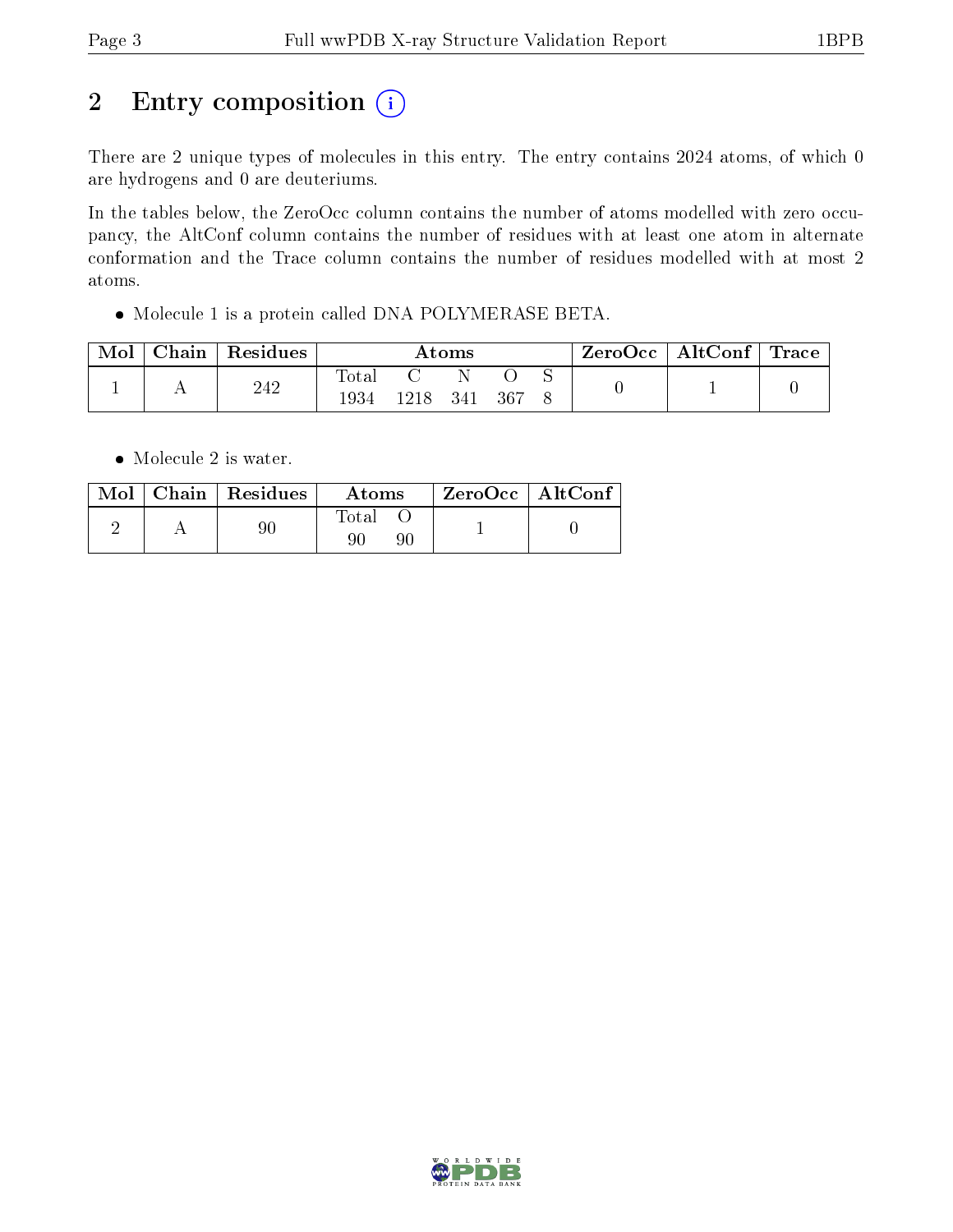## 3 Residue-property plots  $(i)$

These plots are drawn for all protein, RNA and DNA chains in the entry. The first graphic for a chain summarises the proportions of the various outlier classes displayed in the second graphic. The second graphic shows the sequence view annotated by issues in geometry. Residues are colorcoded according to the number of geometric quality criteria for which they contain at least one outlier: green  $= 0$ , yellow  $= 1$ , orange  $= 2$  and red  $= 3$  or more. Stretches of 2 or more consecutive residues without any outlier are shown as a green connector. Residues present in the sample, but not in the model, are shown in grey.

Note EDS was not executed.



• Molecule 1: DNA POLYMERASE BETA

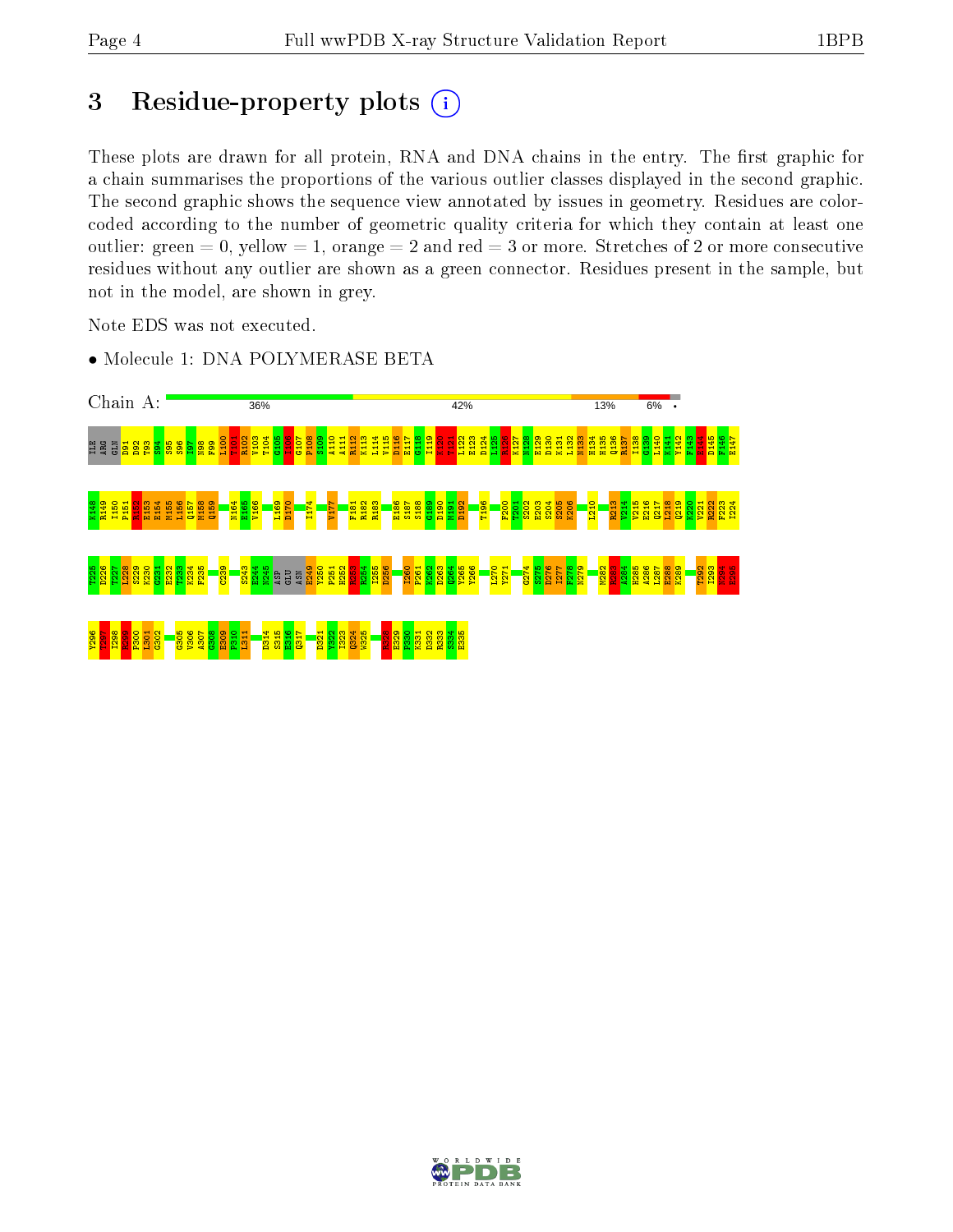## 4 Data and refinement statistics  $(i)$

Xtriage (Phenix) and EDS were not executed - this section is therefore incomplete.

| Property                               | Value                                           | Source    |
|----------------------------------------|-------------------------------------------------|-----------|
| Space group                            | P 21 21 2                                       | Depositor |
| Cell constants                         | $120.58\text{\AA}$<br>38.22Å<br>63.52Å          | Depositor |
| a, b, c, $\alpha$ , $\beta$ , $\gamma$ | $90.00^\circ$<br>$90.00^\circ$<br>$90.00^\circ$ |           |
| Resolution $(A)$                       | (Not available)<br>2.30                         | Depositor |
| % Data completeness                    | (Not available) ((Not available)-2.30)          | Depositor |
| (in resolution range)                  |                                                 |           |
| $\mathrm{R}_{merge}$                   | (Not available)                                 | Depositor |
| $\mathrm{R}_{sym}$                     | (Not available)                                 | Depositor |
| Refinement program                     | TNT                                             | Depositor |
| $R, R_{free}$                          | (Not available)<br>0.193<br>$\Delta \phi$       | Depositor |
| Estimated twinning fraction            | No twinning to report.                          | Xtriage   |
| Total number of atoms                  | 2024                                            | wwPDB-VP  |
| Average B, all atoms $(A^2)$           | 45.0                                            | wwPDB-VP  |

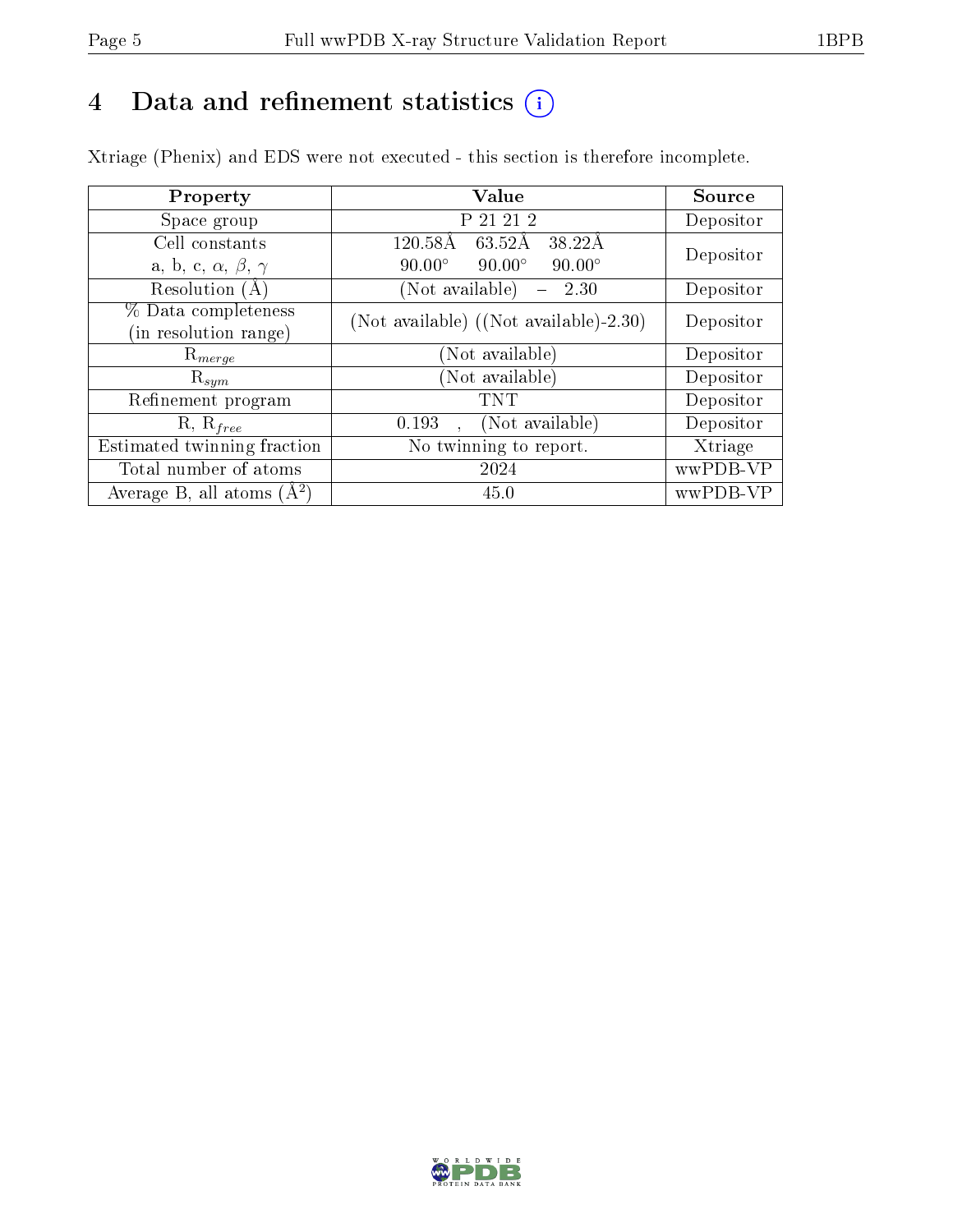# 5 Model quality  $(i)$

## 5.1 Standard geometry  $(i)$

The Z score for a bond length (or angle) is the number of standard deviations the observed value is removed from the expected value. A bond length (or angle) with  $|Z| > 5$  is considered an outlier worth inspection. RMSZ is the root-mean-square of all Z scores of the bond lengths (or angles).

| Mol | Chain |       | Bond lengths        | Bond angles |                          |  |
|-----|-------|-------|---------------------|-------------|--------------------------|--|
|     |       | ' MSZ |                     | RMSZ        | $\# Z $<br>ົ >ວ          |  |
|     |       | റാ    | $14/1972$ $(0.7\%)$ | 1.81        | (2.7%<br>$^{\prime}2661$ |  |

Chiral center outliers are detected by calculating the chiral volume of a chiral center and verifying if the center is modelled as a planar moiety or with the opposite hand.A planarity outlier is detected by checking planarity of atoms in a peptide group, atoms in a mainchain group or atoms of a sidechain that are expected to be planar.

|  | $\lceil$ Mol $\rceil$ Chain $\mid$ #Chirality outliers $\mid$ #Planarity outliers $\mid$ |
|--|------------------------------------------------------------------------------------------|
|  |                                                                                          |

All (14) bond length outliers are listed below:

| Mol          | Chain | Res | <b>Type</b>          | Atoms    | Z       | Observed $(A)$ | Ideal(A) |
|--------------|-------|-----|----------------------|----------|---------|----------------|----------|
| 1            | А     | 216 | <b>GLU</b>           | $CD-OE1$ | 6.58    | 1.32           | 1.25     |
| $\mathbf{1}$ | А     | 154 | GLU                  | $CD-OE1$ | 6.54    | 1.32           | 1.25     |
| 1            | А     | 309 | <b>GLU</b>           | $CD-OE1$ | 6.33    | 1.32           | 1.25     |
| $\mathbf{1}$ | А     | 232 | $\operatorname{GLU}$ | $CD-OE1$ | 6.26    | 1.32           | 1.25     |
| $\mathbf{1}$ | А     | 203 | $\operatorname{GLU}$ | $CD-OE1$ | 6.13    | 1.32           | 1.25     |
| $\mathbf{1}$ | А     | 144 | GLU                  | $CD-OE1$ | 5.96    | 1.32           | 1.25     |
| $\mathbf{1}$ | А     | 186 | GLU                  | $CD-OE1$ | 5.86    | 1.32           | 1.25     |
| 1            | А     | 153 | GLU                  | $CD-OE2$ | 5.65    | 1.31           | 1.25     |
| $\mathbf{1}$ | А     | 335 | GLU                  | $CD-OE1$ | 5.45    | 1.31           | 1.25     |
| 1            | А     | 249 | <b>GLU</b>           | $CD-OE1$ | 5.43    | 1.31           | 1.25     |
| 1            | А     | 147 | <b>GLU</b>           | $CD-OE1$ | 5.34    | 1.31           | 1.25     |
| 1            | А     | 295 | $\operatorname{GLU}$ | $CD-OE2$ | 5.30    | 1.31           | 1.25     |
| 1            | А     | 329 | $\operatorname{GLU}$ | $CD-OE1$ | 5.15    | 1.31           | 1.25     |
| 1            | А     | 129 | GLU                  | $CD-OE2$ | $-5.04$ | 1.20           | 1.25     |

All (71) bond angle outliers are listed below:

| Mol | Chain | Res     | Tvpe       | Atoms        |          | Observed $(°)$ | Ideal $(°)$ |
|-----|-------|---------|------------|--------------|----------|----------------|-------------|
|     |       | 253     | $\rm{ARG}$ | NE-CZ-NH1    | 13.55    | $127.08\,$     | 120.30      |
|     |       | $253\,$ | $\rm{ARG}$ | $NE\_CZ-NH2$ | $-11.34$ | 114.63         | 120.30      |

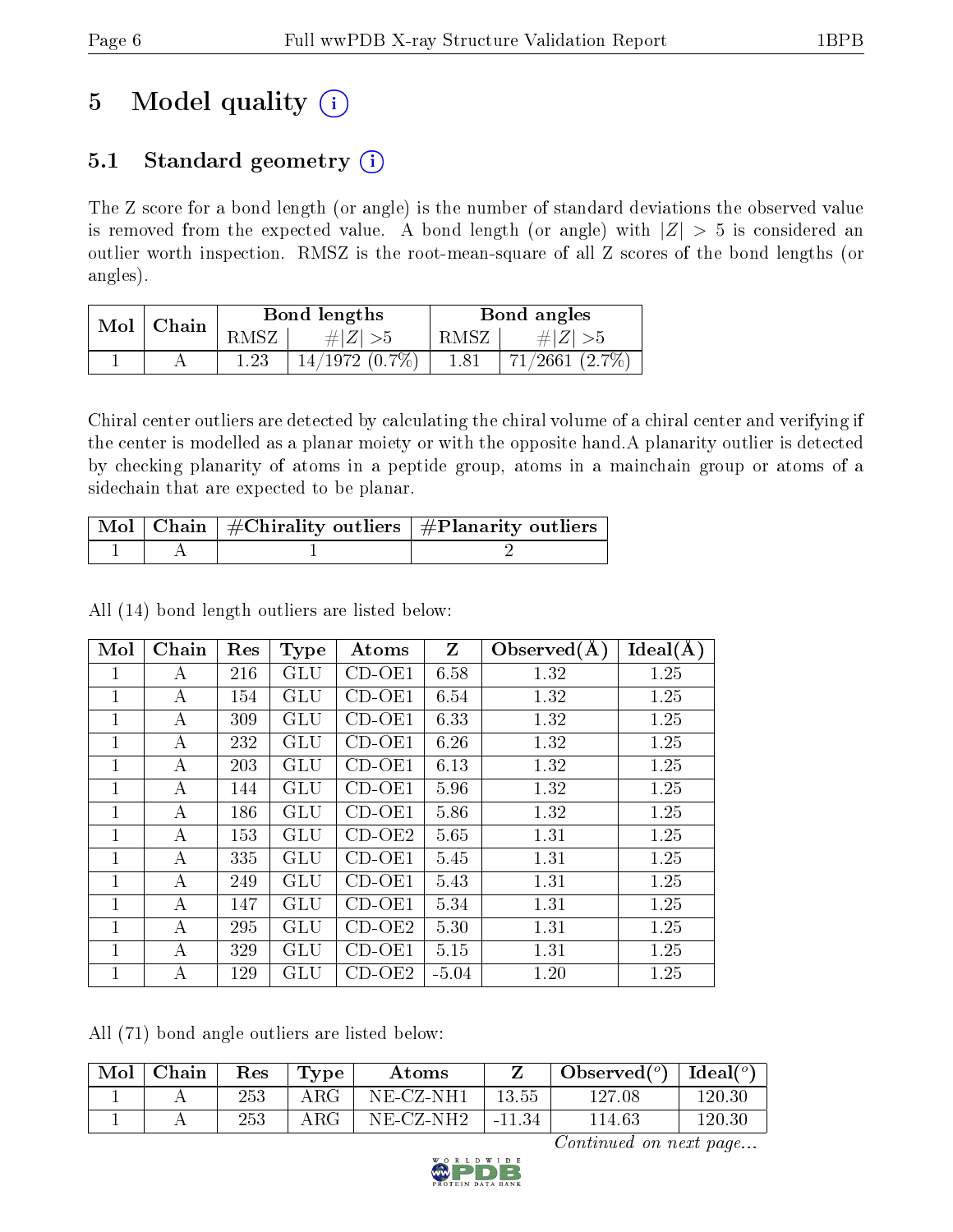| Continued from previous page |  |
|------------------------------|--|

| Mol            | Chain            | Res              | Type                    | Atoms                         | $\overline{\mathbf{Z}}$ | Observed $\overline{({}^{\circ})}$ | Ideal $(°)$ |
|----------------|------------------|------------------|-------------------------|-------------------------------|-------------------------|------------------------------------|-------------|
| $\mathbf{1}$   | A                | 126              | $\rm{ARG}$              | $\overline{\text{C-N-CA}}$    | $-11.26$                | 93.55                              | 121.70      |
| $\mathbf{1}$   | А                | 120              | <b>LYS</b>              | $O-C-N$                       | $-10.83$                | 105.37                             | 122.70      |
| $\overline{1}$ | $\boldsymbol{A}$ | 126              | $\overline{\text{ARG}}$ | $O-C-N$                       | 9.74                    | 138.29                             | 122.70      |
| 1              | $\bf{A}$         | 112              | $\rm{ARG}$              | $NE$ -CZ-NH1                  | 9.66                    | 125.13                             | 120.30      |
| $\mathbf{1}$   | $\boldsymbol{A}$ | 299[A]           | $\overline{\text{ARG}}$ | $NE$ -CZ-NH1                  | 9.65                    | 125.12                             | 120.30      |
| $\mathbf{1}$   | $\boldsymbol{A}$ | 299 B            | ARG                     | NE-CZ-NH1                     | 9.65                    | 125.12                             | 120.30      |
| $\mathbf{1}$   | $\boldsymbol{A}$ | 314              | $\overline{\text{ASP}}$ | $\overline{\text{CB-CG-OD1}}$ | $-9.20$                 | 110.02                             | 118.30      |
| $\mathbf{1}$   | А                | 182              | ARG                     | $NE$ -CZ-NH1                  | 8.84                    | 124.72                             | 120.30      |
| $\mathbf{1}$   | $\bf{A}$         | 190              | $\overline{\text{ASP}}$ | $\overline{CB-CG\text{-}OD2}$ | $-8.48$                 | 110.67                             | 118.30      |
| $\mathbf{1}$   | А                | 190              | ASP                     | $CB-CG-OD1$                   | 8.43                    | 125.89                             | 118.30      |
| $\mathbf{1}$   | А                | 126              | $\rm{ARG}$              | $CA-C-N$                      | $-8.16$                 | 99.24                              | 117.20      |
| $\mathbf{1}$   | А                | 192              | $\overline{\text{ASP}}$ | $CB-CG-OD1$                   | $-7.98$                 | 111.11                             | 118.30      |
| $\mathbf{1}$   | A                | 321              | <b>ASP</b>              | $CB-CG-OD1$                   | $-7.98$                 | 111.11                             | 118.30      |
| $\mathbf{1}$   | $\boldsymbol{A}$ | 283              | ARG                     | NE-CZ-NH1                     | 7.47                    | 124.04                             | 120.30      |
| $\mathbf{1}$   | А                | 276              | <b>ASP</b>              | $CB-CG-OD1$                   | $-7.08$                 | 111.93                             | 118.30      |
| $\mathbf{1}$   | А                | 170              | $\overline{\text{ASP}}$ | $CB-CG-OD1$                   | $-6.95$                 | 112.05                             | 118.30      |
| $\mathbf{1}$   | $\boldsymbol{A}$ | 137              | ARG                     | $NE-CZ-NH2$                   | $-6.92$                 | 116.84                             | 120.30      |
| $\mathbf{1}$   | $\boldsymbol{A}$ | 266              | <b>TYR</b>              | $CB-CG-CD1$                   | $-6.83$                 | 116.90                             | 121.00      |
| $\mathbf 1$    | $\boldsymbol{A}$ | 112              | ARG                     | $NE- CZ-NH2$                  | $-6.74$                 | 116.93                             | 120.30      |
| $\mathbf{1}$   | $\boldsymbol{A}$ | 137              | $\overline{\text{ARG}}$ | $NE- CZ-NH1$                  | 6.70                    | 123.65                             | 120.30      |
| $\mathbf{1}$   | $\bf{A}$         | 152              | ARG                     | $N$ -CA-CB                    | 6.69                    | 122.65                             | 110.60      |
| $\overline{1}$ | $\boldsymbol{A}$ | 299[A]           | $\overline{\text{ARG}}$ | $NE$ -CZ-NH <sub>2</sub>      | $-6.64$                 | 116.98                             | 120.30      |
| 1              | А                | 299 B            | ARG                     | $NE- CZ-NH2$                  | $-6.64$                 | 116.98                             | 120.30      |
| $\mathbf{1}$   | A                | $\overline{213}$ | ARG                     | $NE$ -CZ-NH1                  | 6.56                    | 123.58                             | 120.30      |
| $\mathbf{1}$   | Α                | 182              | ARG                     | $NE$ -CZ-NH <sub>2</sub>      | $-6.52$                 | 117.04                             | 120.30      |
| $\mathbf{1}$   | $\bf{A}$         | 314              | <b>ASP</b>              | $\overline{CB-CG-OD2}$        | 6.49                    | 124.14                             | 118.30      |
| $\mathbf{1}$   | А                | 130              | $\overline{\text{ASP}}$ | $CB-CG-OD1$                   | $-6.44$                 | 112.51                             | 118.30      |
| $\mathbf{1}$   | $\boldsymbol{A}$ | 145              | <b>ASP</b>              | CB-CG-OD1                     | $-6.38$                 | 112.56                             | 118.30      |
| $\mathbf{1}$   | $\bf{A}$         | 183              | ARG                     | $NE-CZ-NH1$                   | 6.32                    | 123.46                             | 120.30      |
| 1              | A                | 299[A]           | $\rm{ARG}$              | $CD-NE- CZ$                   | 6.31                    | 132.44                             | 123.60      |
| $\mathbf{1}$   | A                | 299 B            | $\rm{ARG}$              | $CD-NE- CZ$                   | 6.31                    | 132.44                             | 123.60      |
| $\mathbf{1}$   | A                | 149              | $\rm{ARG}$              | $NE- CZ-NH2$                  | 6.24                    | 123.42                             | 120.30      |
| $\mathbf{1}$   | A                | 102              | ARG                     | NE-CZ-NH <sub>2</sub>         | $-6.19$                 | 117.20                             | 120.30      |
| $\mathbf{1}$   | A                | 192              | <b>ASP</b>              | $CB-CG-OD2$                   | 6.08                    | 123.77                             | 118.30      |
| $\mathbf{1}$   | A                | 166              | VAL                     | $CA-CB-CG1$                   | 6.07                    | 120.01                             | 110.90      |
| $\mathbf{1}$   | A                | 294              | <b>ASN</b>              | $N-CA-CB$                     | 5.94                    | 121.30                             | 110.60      |
| $\mathbf{1}$   | Α                | 132              | <b>LEU</b>              | $CB-CA-C$                     | $-5.88$                 | 99.03                              | 110.20      |
| 1              | А                | 222              | $\rm{ARG}$              | $NE- CZ-NH1$                  | $5.86\,$                | 123.23                             | 120.30      |
| $\mathbf{1}$   | А                | 283              | ARG                     | $N$ -CA-CB                    | 5.83                    | 121.08                             | 110.60      |
| $\mathbf{1}$   | A                | 112              | $\rm{ARG}$              | $CD-NE- CZ$                   | 5.82                    | 131.75                             | 123.60      |
| $\mathbf{1}$   | Α                | 260              | ILE                     | $CB-CA-C$                     | $-5.79$                 | 100.01                             | 111.60      |
| $\mathbf{1}$   | A                | 155              | MET                     | $CA-CB-CG$                    | $-5.72$                 | 103.58                             | 113.30      |

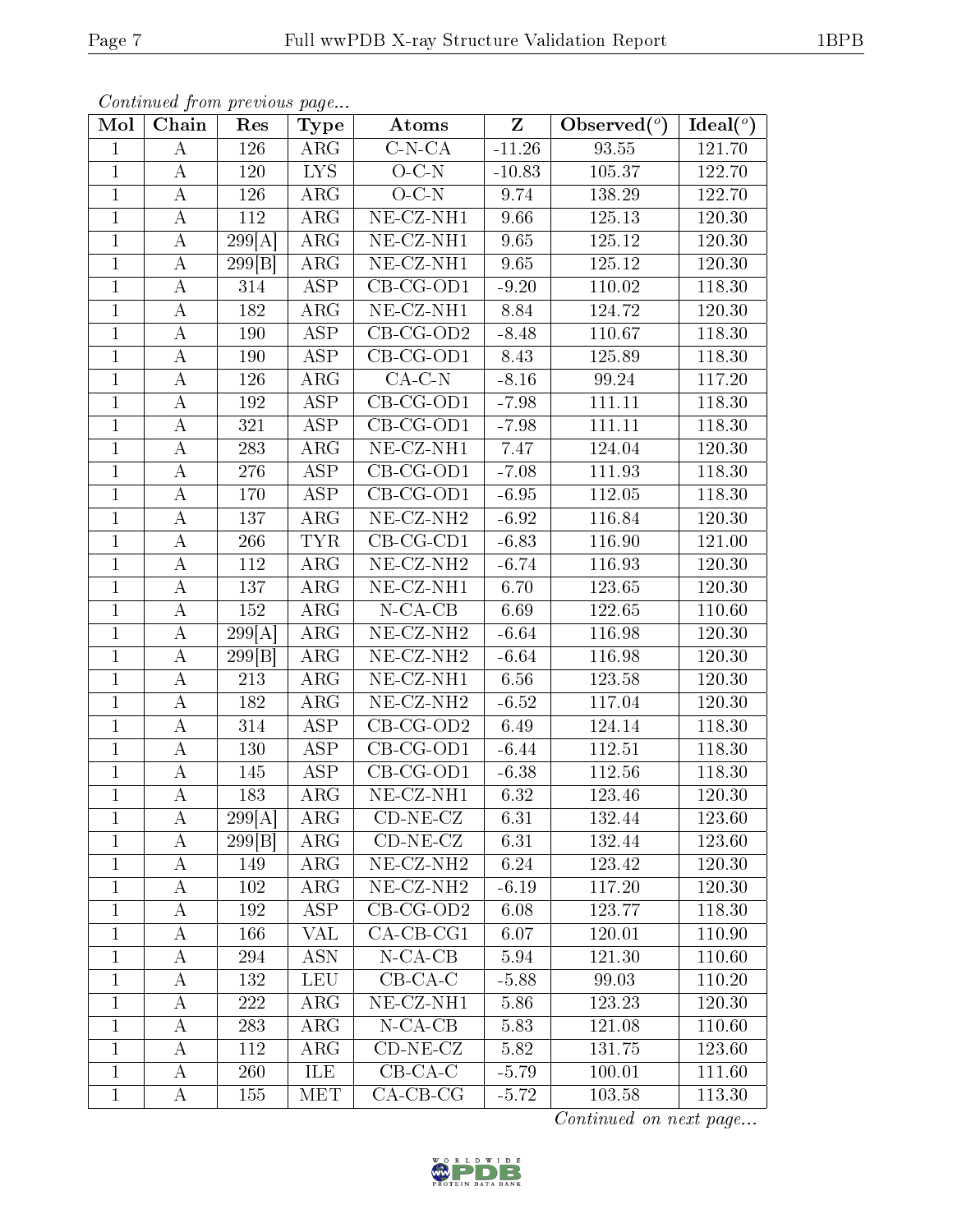| Mol            | Chain            | Res | Type                    | Atoms                   | $Z_{\parallel}$   | Observed $(°)$ | Ideal $(°)$ |
|----------------|------------------|-----|-------------------------|-------------------------|-------------------|----------------|-------------|
| $\mathbf{1}$   | А                | 213 | $\rm{ARG}$              | NE-CZ-NH <sub>2</sub>   | $-5.67$           | 117.47         | 120.30      |
| $\mathbf{1}$   | А                | 155 | MET                     | $CG-SD-CE$              | 5.64              | 109.22         | 100.20      |
| $\mathbf{1}$   | $\bf{A}$         | 145 | <b>ASP</b>              | $CB-CG-OD2$             | 5.63              | 123.37         | 118.30      |
| $\mathbf{1}$   | A                | 297 | <b>THR</b>              | $CA-C-N$                | $-5.61$           | 104.85         | 117.20      |
| $\mathbf{1}$   | A                | 116 | $\overline{\text{ASP}}$ | $CB-CG-OD2$             | $-5.57$           | 113.28         | 118.30      |
| $\overline{1}$ | $\boldsymbol{A}$ | 249 | <b>GLU</b>              | $N$ -CA-CB              | 5.57              | 120.63         | 110.60      |
| $\mathbf{1}$   | $\bf{A}$         | 328 | ARG                     | NE-CZ-NH <sub>2</sub>   | $-5.57$           | 117.51         | 120.30      |
| $\mathbf{1}$   | А                | 101 | <b>THR</b>              | $CA-CB-CG2$             | $-5.56$           | 104.62         | 112.40      |
| $\mathbf{1}$   | A                | 263 | <b>ASP</b>              | $CB-CG-OD1$             | $-5.49$           | 113.36         | 118.30      |
| $\overline{1}$ | A                | 102 | ARG                     | NE-CZ-NH1               | 5.42              | 123.01         | 120.30      |
| $\mathbf{1}$   | А                | 253 | $\rm{ARG}$              | $CD-NE- CZ$             | 5.41              | 131.18         | 123.60      |
| $\overline{1}$ | A                | 263 | <b>ASP</b>              | $CB-CG-OD2$             | 5.39              | 123.15         | 118.30      |
| $\overline{1}$ | A                | 226 | <b>ASP</b>              | $CB-CG-OD2$             | $-5.36$           | 113.48         | 118.30      |
| $\mathbf{1}$   | Α                | 170 | <b>ASP</b>              | $CB-CG-OD2$             | 5.35              | 123.12         | 118.30      |
| $\overline{1}$ | A                | 293 | ILE                     | $CB$ -CA-C              | $-5.31$           | 100.98         | 111.60      |
| $\mathbf{1}$   | A                | 106 | ILE                     | $\overline{CG1-CB-CG2}$ | $-5.26$           | 99.82          | 111.40      |
| $\mathbf{1}$   | Α                | 151 | <b>PRO</b>              | $CB-CA-C$               | $-5.25$           | 98.88          | 112.00      |
| $\overline{1}$ | $\boldsymbol{A}$ | 226 | <b>ASP</b>              | $CB-CG-OD1$             | 5.19              | 122.97         | 118.30      |
| $\mathbf{1}$   | A                | 131 | <b>LYS</b>              | $CB-CA-C$               | $5.18\,$          | 120.77         | 110.40      |
| $\mathbf{1}$   | А                | 286 | <b>ALA</b>              | $CB-CA-C$               | $-5.17$           | 102.34         | 110.10      |
| $\overline{1}$ | $\boldsymbol{A}$ | 332 | ASP                     | $CB-CG-OD2$             | 5.14              | 122.93         | 118.30      |
| $\overline{1}$ | $\bf{A}$         | 166 | $\overline{\text{VAL}}$ | $CG1$ -CB-CG2           | $\overline{5.14}$ | 119.13         | 110.90      |
| $\mathbf{1}$   | Α                | 256 | <b>ASP</b>              | $CB-CG-OD2$             | 5.11              | 122.90         | 118.30      |
| $\overline{1}$ | A                | 332 | ASP                     | $CB-CG-OD1$             | $-5.06$           | 113.75         | 118.30      |
| $\mathbf{1}$   | А                | 166 | <b>VAL</b>              | $CA$ -CB-CG2            | 5.05              | 118.47         | 110.90      |
| $\mathbf{1}$   | А                | 222 | $\rm{ARG}$              | NE-CZ-NH <sub>2</sub>   | $-5.04$           | 117.78         | 120.30      |
| $\mathbf{1}$   | А                | 120 | <b>LYS</b>              | $CA-C-N$                | 5.01              | 128.23         | 117.20      |

All (1) chirality outliers are listed below:

| Mol   Chain   Res   Type   Atom |         |  |
|---------------------------------|---------|--|
|                                 | . GLU - |  |

All (2) planarity outliers are listed below:

| Mol | $\mid$ Chain | Res  | Type | Group     |
|-----|--------------|------|------|-----------|
|     |              | 126  | LY S | Mainchain |
|     |              | -297 |      | Mainchain |

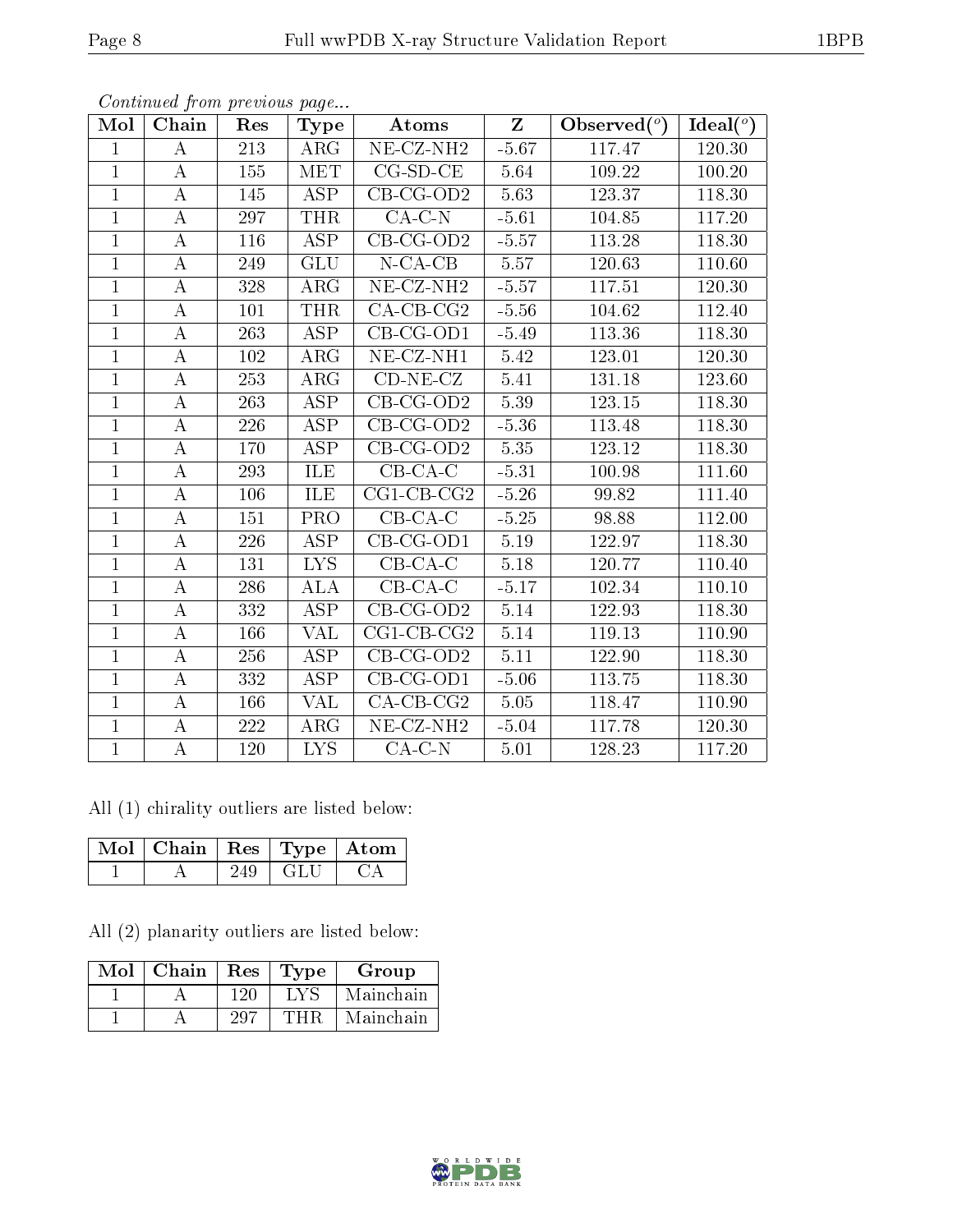### 5.2 Too-close contacts  $(i)$

In the following table, the Non-H and H(model) columns list the number of non-hydrogen atoms and hydrogen atoms in the chain respectively. The H(added) column lists the number of hydrogen atoms added and optimized by MolProbity. The Clashes column lists the number of clashes within the asymmetric unit, whereas Symm-Clashes lists symmetry related clashes.

| Mol |      |  | Chain   Non-H   H(model)   H(added)   Clashes   Symm-Clashes |
|-----|------|--|--------------------------------------------------------------|
|     | 1934 |  |                                                              |
|     |      |  |                                                              |
|     | 2024 |  |                                                              |

The all-atom clashscore is defined as the number of clashes found per 1000 atoms (including hydrogen atoms). The all-atom clashscore for this structure is 35.

All (132) close contacts within the same asymmetric unit are listed below, sorted by their clash magnitude.

| Atom-1                | Atom-2                        | Interatomic      | Clash         |
|-----------------------|-------------------------------|------------------|---------------|
|                       |                               | distance $(\AA)$ | overlap $(A)$ |
| 1: A: 122: LEU: O     | 1:A:126:ARG:HG3               | 1.54             | 1.07          |
| 1:A:294:ASN:HD22      | 1:A:296:TYR:H                 | 1.17             | 0.90          |
| $1:$ A:270:LEU:HD21   | 1:A:282:MET:CE                | 2.01             | 0.90          |
| 1:A:270:LEU:HD21      | 1: A:282:MET:HE1              | 1.51             | 0.90          |
| 1:A:159:GLN:HB2       | 1:A:177:VAL:HG11              | 1.59             | 0.85          |
| 1:A:294:ASN:ND2       | 1:A:296:TYR:H                 | 1.75             | 0.85          |
| 1: A:154: GLU:O       | 1: A: 158: MET:HG2            | 1.84             | 0.76          |
| 1:A:133:ASN:ND2       | 1: A: 136: GLN: H             | 1.84             | 0.76          |
| 1: A:121:THR:O        | 1:A:124:ASP:HB2               | 1.86             | 0.74          |
| 1:A:138:ILE:HB        | 1: A:228:LEU:CD1              | 2.17             | 0.74          |
| $1:A:104$ : THR: HG22 | 2: A: 435: HOH: O             | 1.89             | 0.73          |
| 1: A:98: ASN:O        | $1: A: 101: \text{THR}: HG22$ | 1.88             | 0.72          |
| 1:A:92:ASP:O          | 1: A:95: SER:HB3              | 1.90             | 0.71          |
| 1: A:288: GLU:N       | 1: A:288: GLU:OE1             | 2.24             | 0.71          |
| 1:A:315:SER:HB2       | 1:A:317:GLN:NE2               | 2.08             | 0.69          |
| 1:A:111:ALA:O         | 1:A:115:VAL:HG23              | 1.94             | 0.67          |
| 1:A:270:LEU:HD12      | 1:A:333:ARG:NH1               | 2.10             | 0.66          |
| 1:A:243:SER:CB        | 1: A:249: GLU:HG2             | 2.26             | 0.66          |
| 1: A: 305: GLY: O     | 1:A:307:ALA:N                 | 2.30             | 0.65          |
| 1: A: 108: PRO: O     | 1:A:111:ALA:N                 | 2.31             | 0.64          |
| 1: A:295: GLU:OE1     | 1: A:295: GLU:N               | $2.29\,$         | 0.64          |
| 1: A: 100: LEU: O     | 1:A:103:VAL:HG23              | 1.97             | 0.64          |
| 1:A:133:ASN:HD21      | 1: A: 135: HIS: HB3           | 1.62             | 0.64          |
| 1: A: 133: ASN:H      | 1: A: 136: GLN: NE2           | 1.96             | 0.63          |
| 1:A:140:LEU:HD23      | 2:A:472:HOH:O                 | 1.99             | 0.62          |

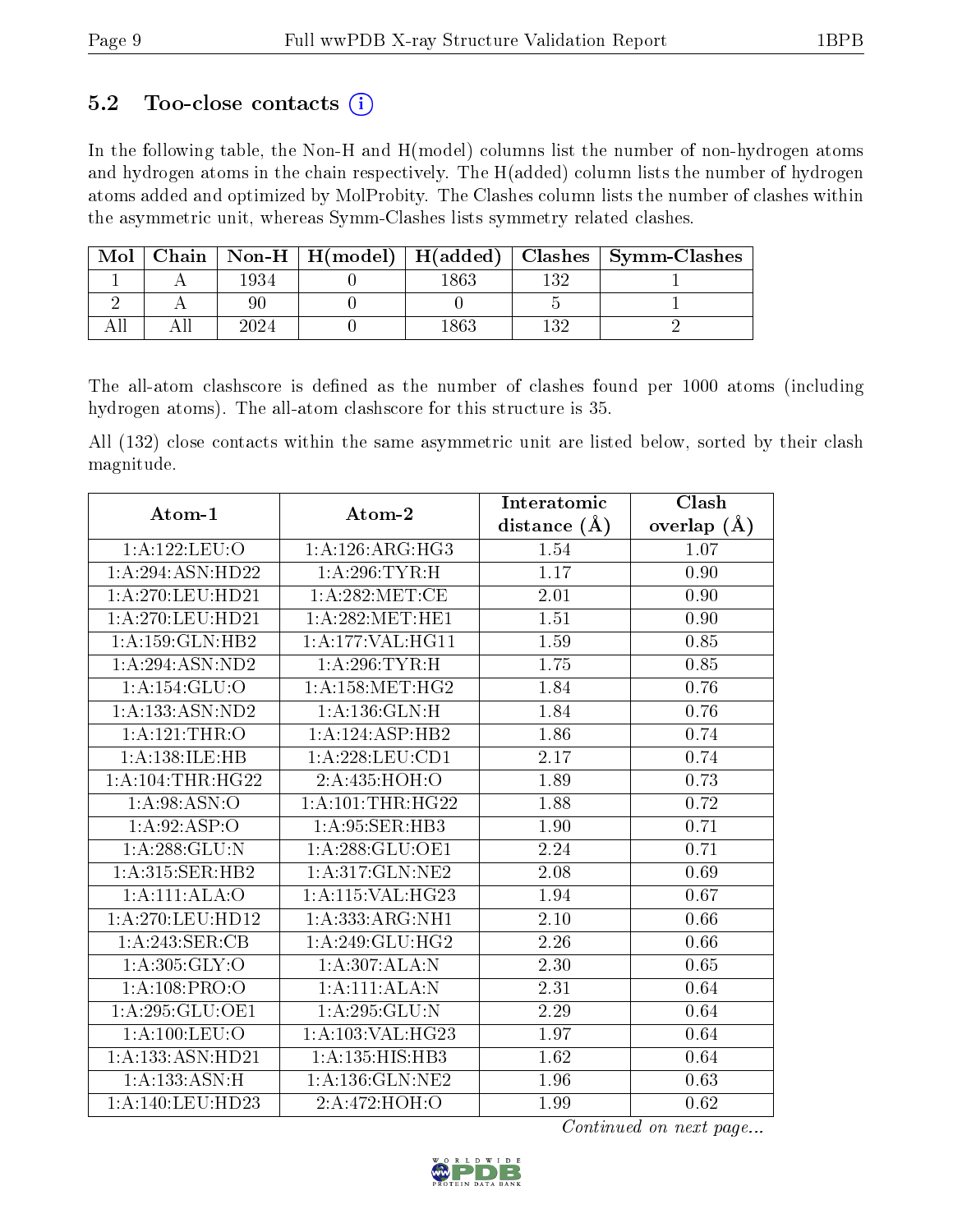| Atom-1               | Atom-2                     | Interatomic       | Clash         |
|----------------------|----------------------------|-------------------|---------------|
|                      |                            | distance $(\AA)$  | overlap $(A)$ |
| 1: A:218:LEU:HB2     | 1:A:224:ILE:HD12           | 1.83              | 0.61          |
| 1:A:204:SER:O        | 1: A:206: LYS:HD3          | 2.02              | 0.60          |
| 1:A:274:GLY:HA2      | 1:A:279:ASN:OD1            | 2.02              | 0.59          |
| 1:A:279:ASN:O        | 1:A:283:ARG:HG2            | 2.03              | 0.59          |
| 1:A:144:GLU:OE1      | $1:A:144:\overline{GLU:N}$ | 2.35              | 0.59          |
| 1:A:133:ASN:HD22     | 1: A: 133: ASN: C          | 2.07              | 0.58          |
| 1:A:299[A]:ARG:HG3   | 1:A:299[A]:ARG:HH11        | 1.68              | 0.58          |
| 1:A:113:LYS:O        | 1:A:117:GLU:HG2            | 2.04              | 0.58          |
| 1:A:174:ILE:HB       | 1: A: 196: THR: HG22       | 1.85              | 0.58          |
| 1: A: 155: MET: HE2  | 1: A: 188: SER: HB2        | 1.85              | 0.57          |
| 1: A:315: SER: HB2   | 1:A:317:GLN:HE22           | 1.69              | 0.57          |
| 1: A:215: VAL:O      | 1: A:219: GLN: HG3         | 2.03              | 0.57          |
| 1:A:138:ILE:HB       | 1: A:228:LEU:HD11          | 1.86              | 0.56          |
| 1:A:292:THR:HG22     | 1:A:301:LEU:CD1            | 2.35              | $0.56\,$      |
| 1: A:295: GLU: H     | 1:A:295:GLU:CD             | 2.08              | 0.56          |
| 1:A:251:PRO:HG2      | 1: A: 253: ARG: CZ         | 2.35              | 0.56          |
| 1:A:122:LEU:HD13     | 1:A:126:ARG:CZ             | 2.34              | 0.56          |
| 1: A:285: HIS:O      | 1: A:288: GLU:N            | 2.39              | 0.56          |
| 1: A: 150: ILE: HD12 | 1: A: 155: MET:CE          | 2.35              | 0.55          |
| 1:A:123:GLU:O        | 1: A: 127: LYS: HG2        | 2.06              | 0.55          |
| 1:A:159:GLN:HB2      | 1:A:177:VAL:CG1            | $\overline{2.32}$ | 0.55          |
| 1:A:270:LEU:HD21     | 1: A:282:MET:HE3           | 1.82              | 0.55          |
| 1:A:122:LEU:O        | 1: A:126:ARG:CG            | 2.44              | 0.54          |
| 1: A: 150: ILE: HD12 | 1:A:155:MET:HE2            | 1.89              | 0.54          |
| 1: A:255: ILE:HG12   | 1:A:256:ASP:N              | 2.22              | 0.53          |
| 1: A:205: SER: C     | 1:A:206:LYS:HG2            | 2.29              | 0.53          |
| 1: A:271:TYR:CG      | 1:A:295:GLU:HB3            | 2.43              | 0.53          |
| 1:A:213:ARG:NH1      | 2:A:477:HOH:O              | 2.42              | 0.53          |
| 1:A:133:ASN:HD21     | 1: A: 136: GLN: H          | 1.57              | 0.52          |
| 1:A:91:ASP:CB        | 1: A:93:THR:HG22           | 2.39              | 0.52          |
| 1: A:119: ILE: HA    | 1:A:124:ASP:OD2            | 2.10              | 0.52          |
| 1:A:169:LEU:O        | 1: A:170: ASP:HB2          | 2.09              | 0.51          |
| $1:$ A:217:GLN:O     | 1:A:221:VAL:HG22           | 2.11              | 0.51          |
| 1:A:99:PHE:O         | 1:A:102:ARG:HB2            | 2.11              | 0.51          |
| 1:A:289:LYS:HD2      | 1:A:323:ILE:O              | 2.11              | 0.50          |
| 1: A:298: ILE:HG23   | 1: A:298: ILE:O            | 2.11              | 0.50          |
| 1: A:93:THR:O        | 1: A:96: SER: HB2          | 2.11              | 0.50          |
| 1:A:221:VAL:O        | 1:A:222:ARG:HB2            | 2.11              | 0.50          |
| 1: A:93:THR:O        | 1: A:96: SER: N            | 2.43              | 0.50          |
| 1:A:134:HIS:O        | 1: A: 138: ILE: HG12       | 2.12              | 0.49          |
| 1: A:292:THR:O       | 1:A:292:THR:HG23           | 2.12              | 0.49          |

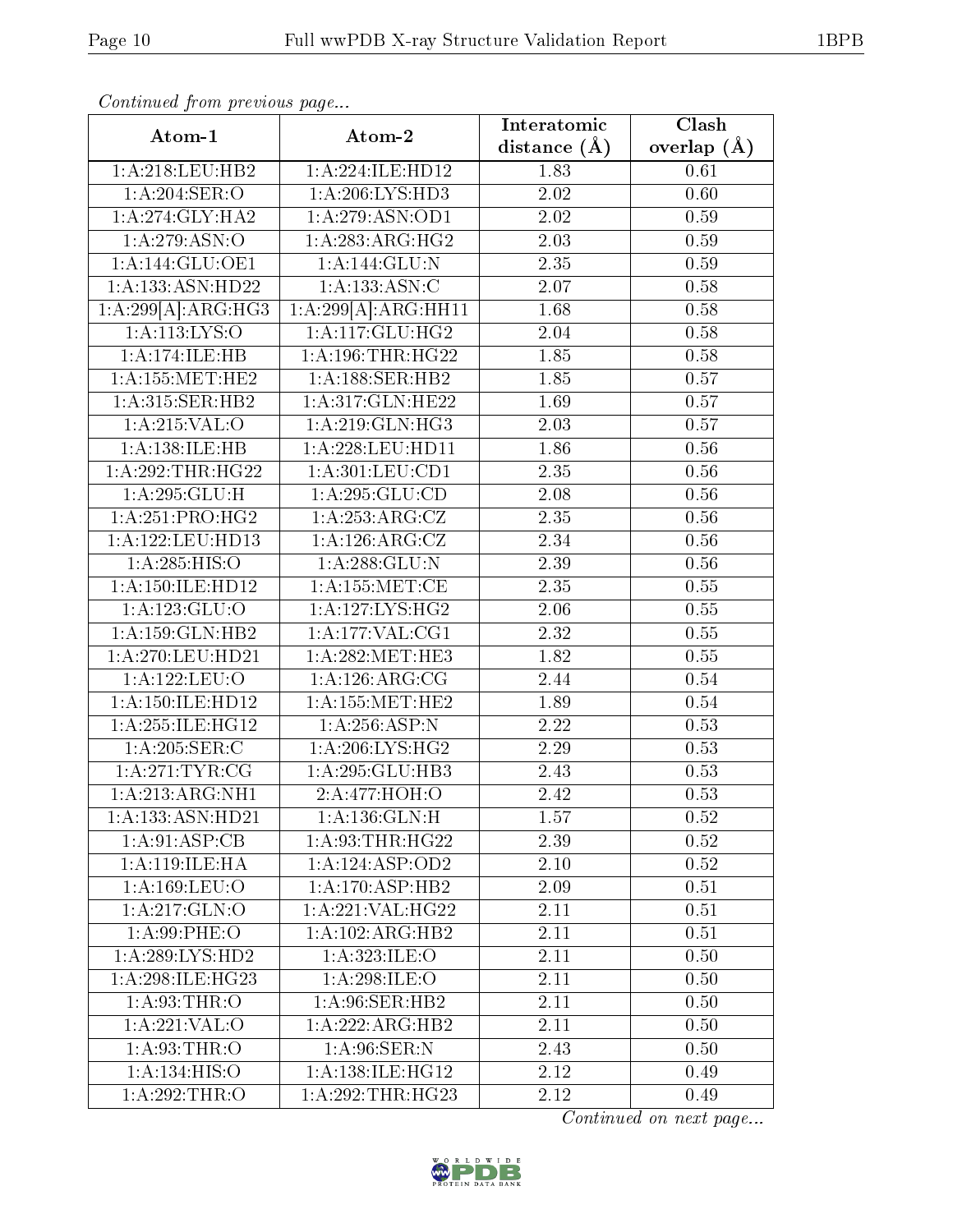| Atom-1                     | Atom-2                                        | Interatomic    | Clash         |
|----------------------------|-----------------------------------------------|----------------|---------------|
|                            |                                               | distance $(A)$ | overlap $(A)$ |
| 1: A: 155: MET: HA         | 1: A: 158: MET: CG                            | 2.42           | 0.49          |
| 1:A:292:THR:CG2            | 1:A:301:LEU:HD11                              | 2.42           | 0.49          |
| 1: A:202: SER: N           | 1:A:261:PRO:HB3                               | 2.28           | 0.49          |
| 1: A: 155: MET: HA         | 1: A:158:MET:HG3                              | 1.95           | 0.49          |
| 1: A: 135: HIS: CD2        | $1:A:228:\overline{\textrm{LEU}:\textrm{HG}}$ | 2.47           | 0.49          |
| 1:A:294:ASN:ND2            | 1:A:297:THR:H                                 | 2.11           | 0.49          |
| 1: A: 153: GLU: O          | 1: A: 157: GLN: HG3                           | 2.13           | 0.49          |
| 1: A:174: ILE: HG21        | 1: A:265:TYR:CE2                              | 2.48           | 0.49          |
| 1: A:106: ILE:HG23         | 1:A:106:ILE:HD13                              | 1.43           | 0.48          |
| 1:A:103:VAL:HB             | 1: A: 106: ILE: CD1                           | 2.43           | 0.48          |
| 1: A:110:ALA:HA            | 1:A:113:LYS:HE3                               | 1.96           | 0.48          |
| 1:A:223:PHE:O              | 1: A:239: CYS: HA                             | 2.14           | 0.47          |
| 1: A: 113: LYS: HG3        | 1: A: 114: LEU: N                             | 2.29           | 0.47          |
| 1:A:133:ASN:ND2            | 1:A:135:HIS:HB3                               | 2.29           | 0.47          |
| 1: A: 107: GLY: O          | 1:A:111:ALA:N                                 | 2.46           | 0.47          |
| 1:A:114:LEU:O              | 1: A:119: ILE:N                               | 2.42           | 0.46          |
| 1: A:120: LYS:N            | 1:A:124:ASP:OD2                               | 2.39           | 0.46          |
| 1: A:294: ASN: HD22        | 1: A:295: GLU:N                               | 2.14           | 0.46          |
| 1: A: 133: ASN:H           | 1:A:136:GLN:HE21                              | 1.62           | 0.45          |
| 1:A:294:ASN:C              | 1:A:294:ASN:HD22                              | 2.19           | 0.45          |
| 1:A:315:SER:CB             | 1:A:317:GLN:NE2                               | 2.79           | 0.45          |
| 1:A:152:ARG:NH2            | 1:A:181:PHE:O                                 | 2.50           | 0.45          |
| 1:A:299[B]:ARG:HB3         | 1: A:300: PRO:HD2                             | 1.97           | 0.45          |
| 1: A: 101:THR: HA          | 1:A:106:ILE:O                                 | 2.18           | 0.44          |
| 1:A:301:LEU:HD12           | 1: A:301:LEU:HA                               | 1.54           | 0.44          |
| 1:A:126:ARG:O              | 1:A:127:LYS:C                                 | 2.51           | 0.44          |
| 1: A:297:THR:O             | $1:A:299[A]\overline{:\!ARG:NH1}$             | 2.50           | 0.44          |
| 1: A: 113: LYS: HG3        | 1:A:114:LEU:HD12                              | 1.99           | 0.44          |
| 1: A:282:MET:HB3           | 1: A:282:MET:HE2                              | 1.72           | 0.44          |
| 1: A:142:TYR:CE1           | 1: A: 252: HIS: CG                            | 3.06           | 0.43          |
| $1:A:\overline{120:LYS:C}$ | 1:A:121:THR:O                                 | 2.57           | 0.43          |
| 1:A:328:ARG:NE             | 2:A:430:HOH:O                                 | 2.52           | 0.43          |
| 1:A:137:ARG:NE             | 2:A:450:HOH:O                                 | 2.49           | 0.43          |
| 1:A:255:ILE:CG1            | 1:A:256:ASP:N                                 | 2.81           | 0.43          |
| 1: A:323: ILE: O           | 1: A:324: GLN: HG2                            | 2.19           | 0.43          |
| 1: A: 159: GLN:O           | 1: A: 159: GLN: HG3                           | 2.17           | 0.43          |
| 1:A:93:THR:C               | 1: A:96: SER:H                                | 2.21           | 0.43          |
| 1:A:177:VAL:HG22           | 1: A:181:PHE:CD2                              | 2.54           | 0.42          |
| 1:A:234:LYS:HG3            | 1:A:235:PHE:N                                 | 2.33           | 0.42          |
| 1: A:150: ILE:HG12         | 1:A:253:ARG:HG2                               | 2.00           | 0.42          |
| 1: A:106: ILE: HG21        | 1:A:106:ILE:HD12                              | 1.44           | 0.42          |

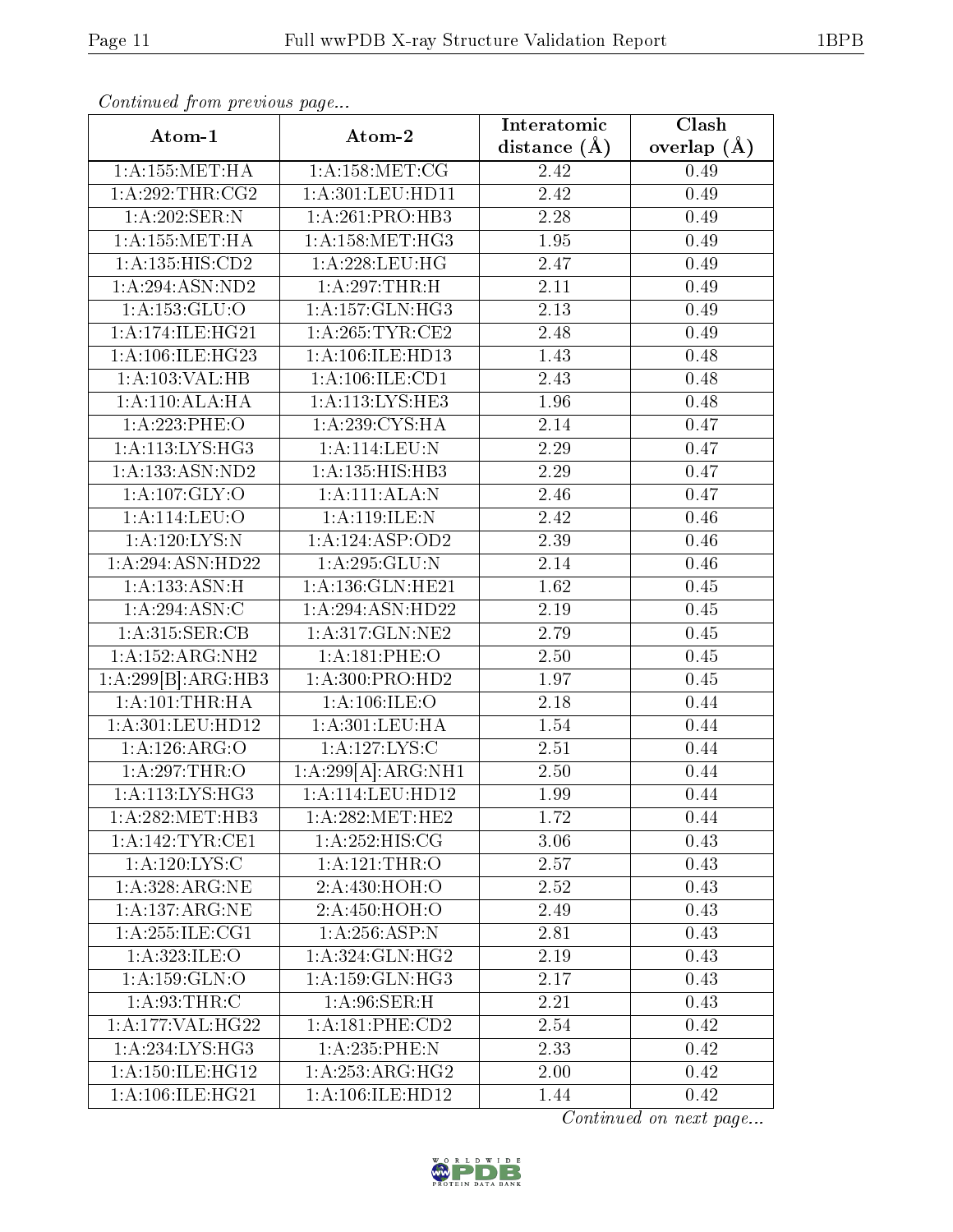| Atom-1              | Atom-2               | Interatomic      | Clash         |
|---------------------|----------------------|------------------|---------------|
|                     |                      | distance $(\AA)$ | overlap $(A)$ |
| 1: A:311:LEU: N     | 1: A:311: LEU: CD1   | 2.82             | 0.42          |
| 1:A:249:GLU:OE2     | 1: A:250: TYR: HD1   | 2.02             | 0.42          |
| 1:A:302:GLY:N       | 1:A:307:ALA:HB3      | 2.35             | 0.42          |
| 1: A:287:LEU:HB3    | 1: A:288: GLU:OE1    | 2.20             | 0.42          |
| 1: A: 108: PRO: O   | 1:A:112:ARG:N        | 2.39             | 0.42          |
| 1: A:92: ASP:C      | 1: A:95: SER:HB3     | 2.39             | 0.42          |
| 1:A:205:SER:O       | 1: A:206:LYS:HB3     | 2.20             | 0.42          |
| 1: A:234: LYS: CG   | 1:A:235:PHE:N        | $2.80\,$         | 0.42          |
| 1: A:255: ILE: O    | 1:A:256:ASP:OD1      | 2.36             | 0.42          |
| 1:A:122:LEU:C       | 1:A:122:LEU:HD12     | 2.40             | 0.41          |
| 1: A:200: PHE:HE1   | 1:A:205:SER:HA       | 1.85             | 0.41          |
| 1: A: 156: LEU: HA  | 1: A: 156: LEU: HD12 | 1.61             | 0.41          |
| 1: A:230: LYS:O     | 1:A:230:LYS:HG2      | 2.20             | 0.41          |
| 1: A: 150: ILE: O   | 1:A:187:SER:HA       | 2.21             | 0.41          |
| 1: A:260: ILE: CG2  | 1:A:261:PRO:HD2      | 2.51             | 0.41          |
| 1:A:277:ILE:HG23    | 1:A:277:ILE:HD13     | 1.80             | 0.41          |
| 1: A:218:LEU:CB     | 1:A:224:ILE:HD12     | 2.49             | 0.41          |
| 1:A:210:LEU:HD23    | 1: A:210:LEU:HA      | 1.95             | 0.41          |
| 1: A: 150: ILE: CD1 | 1: A: 155: MET:CE    | 2.99             | 0.41          |
| 1: A:218:LEU:HA     | 1: A:221: VAL:CG2    | 2.51             | 0.41          |
| 1:A:138:ILE:HD12    | 1:A:138:ILE:HG23     | 1.73             | 0.41          |
| 1:A:142:TYR:CE1     | 1:A:252:HIS:CD2      | 3.09             | 0.41          |
| 1: A:294:ASN:HB2    | 1: A:295: GLU:OE1    | 2.21             | 0.40          |
| 1:A:218:LEU:HA      | 1:A:221:VAL:HG22     | 2.02             | 0.40          |
| 1: A:106: ILE:HG22  | 1: A: 136: GLN: HG2  | 2.03             | 0.40          |

All (2) symmetry-related close contacts are listed below. The label for Atom-2 includes the symmetry operator and encoded unit-cell translations to be applied.

| Atom-1                   | Atom-2                             | Interatomic<br>distance (A) | Clash<br>overlap $(A)$ |
|--------------------------|------------------------------------|-----------------------------|------------------------|
| 2: A:468:HOH:O           | 2:A:468:HOH:O[2<br>565             | 0.30                        | - 90                   |
| $1:\!A:\!204:\!SER:\!OG$ | $1:\!A:\!206:\!LYS:\!CE[2]$<br>555 | 217                         | 03 (                   |

### 5.3 Torsion angles (i)

#### 5.3.1 Protein backbone (i)

In the following table, the Percentiles column shows the percent Ramachandran outliers of the chain as a percentile score with respect to all X-ray entries followed by that with respect to entries of similar resolution.

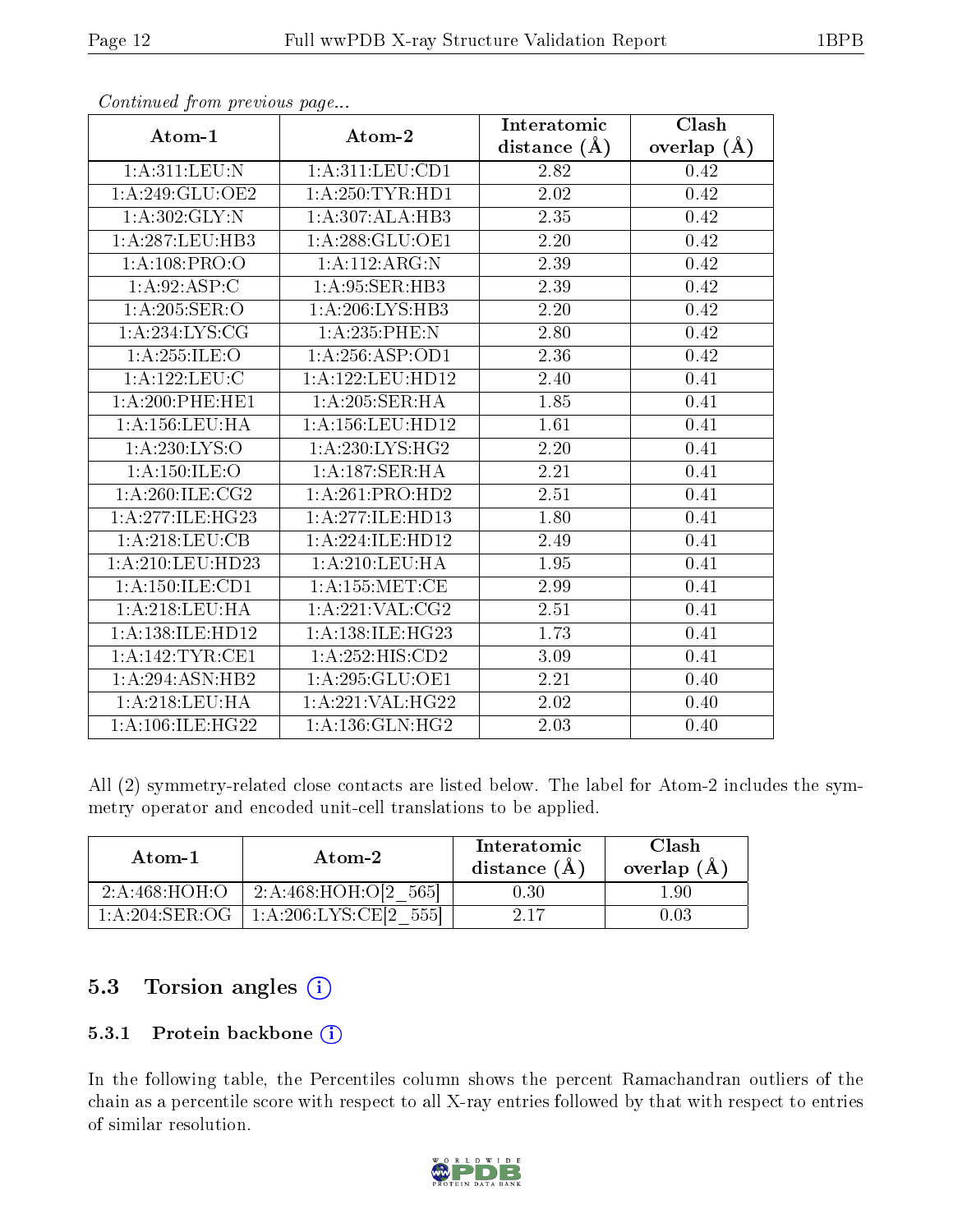The Analysed column shows the number of residues for which the backbone conformation was analysed, and the total number of residues.

| Mol   Chain | Analysed                                           |  | Favoured   Allowed   Outliers   Percentiles |
|-------------|----------------------------------------------------|--|---------------------------------------------|
|             | $239/248$ (96\%)   214 (90\%)   17 (7\%)   8 (3\%) |  | $\boxed{4}$ $\boxed{2}$                     |

All (8) Ramachandran outliers are listed below:

| Mol | Chain | Res | <b>Type</b> |
|-----|-------|-----|-------------|
| 1   | А     | 121 | THR         |
| 1   | А     | 206 | <b>LYS</b>  |
|     |       | 306 | <b>VAL</b>  |
|     |       | 309 | <b>GLU</b>  |
|     |       | 205 | <b>SER</b>  |
|     | А     | 108 | PRO         |
|     |       | 144 | GLU         |
|     |       | 324 | GLN         |

#### 5.3.2 Protein sidechains  $(i)$

In the following table, the Percentiles column shows the percent sidechain outliers of the chain as a percentile score with respect to all X-ray entries followed by that with respect to entries of similar resolution.

The Analysed column shows the number of residues for which the sidechain conformation was analysed, and the total number of residues.

| Mol   Chain | Analysed                                  |  | Rotameric   Outliers   Percentiles |
|-------------|-------------------------------------------|--|------------------------------------|
|             | $205/226$ (91\%)   173 (84\%)   32 (16\%) |  | $\boxed{2}$ $\boxed{2}$            |

All (32) residues with a non-rotameric sidechain are listed below:

| Mol | Chain        | Res | <b>Type</b> |
|-----|--------------|-----|-------------|
| 1   | А            | 100 | LEU         |
| 1   | А            | 101 | THR         |
| 1   | А            | 106 | ILE         |
| 1   | А            | 116 | ASP         |
| 1   | А            | 121 | THR.        |
| 1   | A            | 126 | $\rm{ARG}$  |
| 1   | A            | 133 | <b>ASN</b>  |
| 1   | A            | 152 | $\rm{ARG}$  |
| 1   | $\mathbf{A}$ | 156 | LEU         |
| 1   | А            | 158 | MET         |
|     |              | 159 | GLN         |

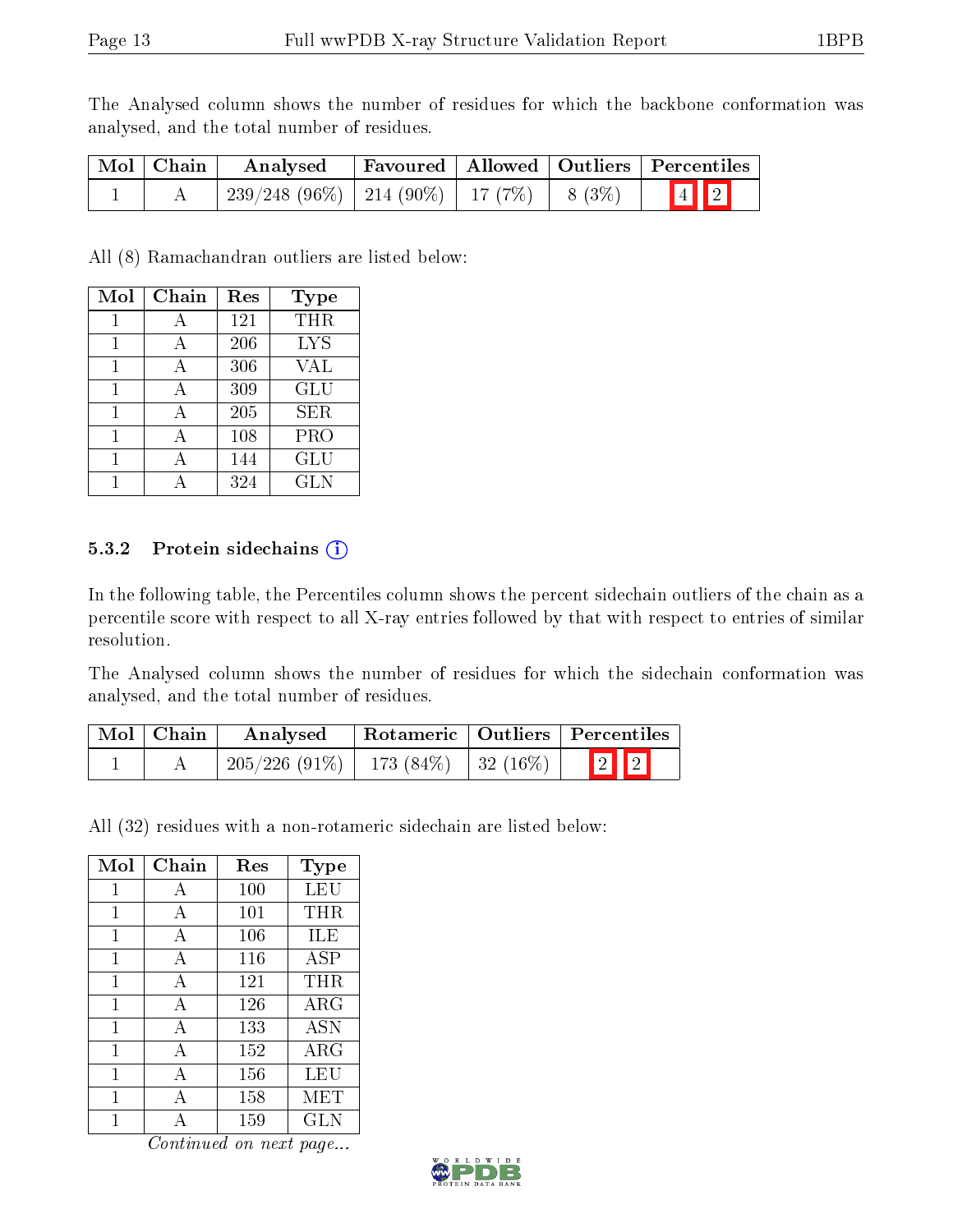| Mol            | Chain              | Res    | Type                      |
|----------------|--------------------|--------|---------------------------|
| $\mathbf{1}$   | $\overline{A}$     | 164    | <b>ASN</b>                |
| $\overline{1}$ | $\overline{A}$     | 177    | <b>VAL</b>                |
| $\mathbf{1}$   | $\overline{A}$     | 192    | $\overline{\text{ASP}}$   |
| $\overline{1}$ | $\overline{A}$     | 218    | $\overline{\text{LEU}}$   |
| $\overline{1}$ | $\overline{A}$     | 228    | <b>LEU</b>                |
| $\mathbf{1}$   | $\overline{A}$     | 229    | SER                       |
| $\overline{1}$ | $\overline{A}$     | 253    | $\rm{ARG}$                |
| $\mathbf{1}$   | $\overline{A}$     | 276    | <b>ASP</b>                |
| $\mathbf{1}$   | $\overline{A}$     | 277    | ILE                       |
| $\overline{1}$ | $\overline{A}$     | 283    | $\overline{\rm{ARG}}$     |
| $\mathbf{1}$   | $\overline{A}$     | 288    | GLU                       |
| $\overline{1}$ | $\overline{A}$     | 292    | THR                       |
| $\overline{1}$ | $\overline{A}$     | 294    | <b>ASN</b>                |
| $\mathbf{1}$   | $\overline{\rm A}$ | 295    | $\overline{\mathrm{GLU}}$ |
| $\mathbf{1}$   | $\overline{A}$     | 299[A] | $\rm{ARG}$                |
| $\mathbf{1}$   | $\overline{A}$     | 299 B  | $\rm{ARG}$                |
| $\mathbf{1}$   | $\overline{A}$     | 301    | <b>LEU</b>                |
| $\mathbf{1}$   | $\overline{A}$     | 311    | <b>LEU</b>                |
| $\mathbf{1}$   | $\overline{\rm A}$ | 325    | TRP                       |
| $\overline{1}$ | $\overline{A}$     | 328    | $\overline{\text{ARG}}$   |
| $\overline{1}$ | $\overline{\rm A}$ | 331    | <b>LYS</b>                |

Some sidechains can be flipped to improve hydrogen bonding and reduce clashes. All (11) such sidechains are listed below:

| Mol | Chain | $\operatorname{Res}% \left( \mathcal{N}\right) \equiv\operatorname{Res}(\mathcal{N}_{0})\cap\mathcal{N}_{1}$ | Type       |
|-----|-------|--------------------------------------------------------------------------------------------------------------|------------|
| 1   | А     | 133                                                                                                          | <b>ASN</b> |
| 1   | A     | 135                                                                                                          | HIS        |
| 1   | A     | 136                                                                                                          | <b>GLN</b> |
| 1   | А     | 157                                                                                                          | <b>GLN</b> |
| 1   | А     | 217                                                                                                          | <b>GLN</b> |
| 1   | А     | 219                                                                                                          | <b>GLN</b> |
| 1   | А     | 252                                                                                                          | HIS        |
| 1   | А     | 281                                                                                                          | ASN        |
| 1   | А     | 285                                                                                                          | HIS        |
| 1   | А     | 294                                                                                                          | <b>ASN</b> |
|     |       | 317                                                                                                          | GLN        |

#### 5.3.3 RNA [O](https://www.wwpdb.org/validation/2017/XrayValidationReportHelp#rna)i

There are no RNA molecules in this entry.

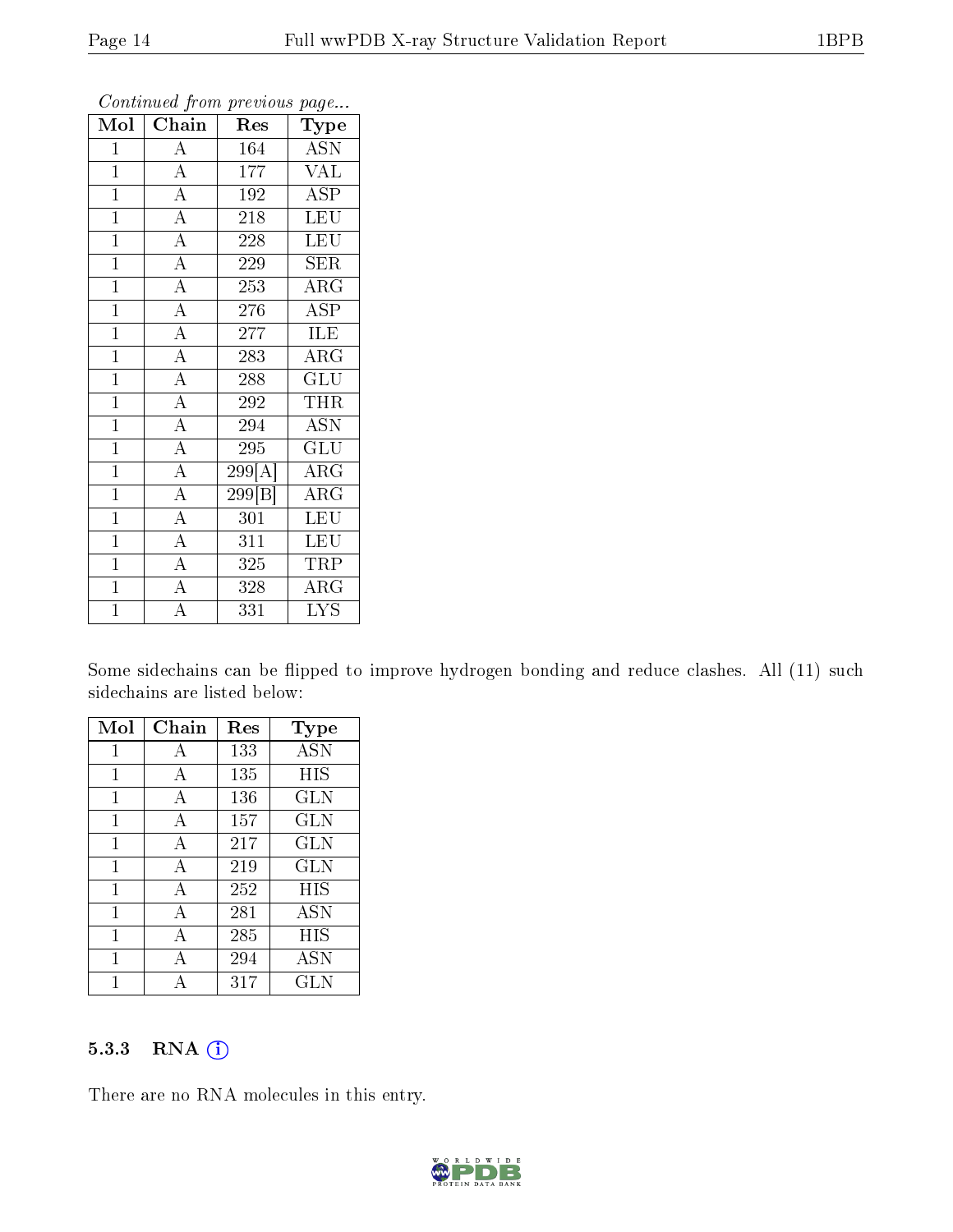#### 5.4 Non-standard residues in protein, DNA, RNA chains (i)

There are no non-standard protein/DNA/RNA residues in this entry.

#### 5.5 Carbohydrates (i)

There are no carbohydrates in this entry.

#### 5.6 Ligand geometry (i)

There are no ligands in this entry.

#### 5.7 [O](https://www.wwpdb.org/validation/2017/XrayValidationReportHelp#nonstandard_residues_and_ligands)ther polymers  $(i)$

There are no such residues in this entry.

#### 5.8 Polymer linkage issues (i)

There are no chain breaks in this entry.